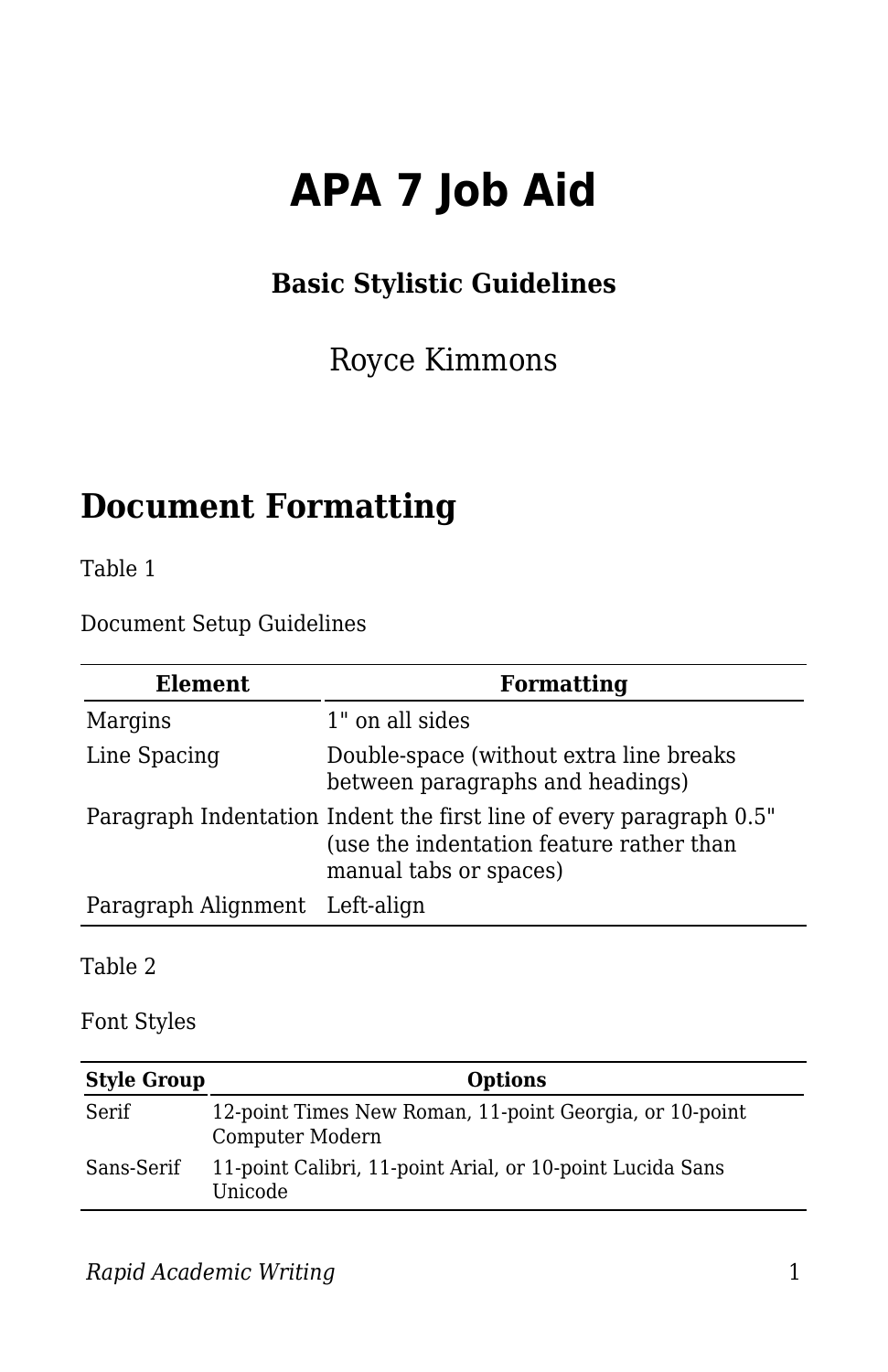#### Table 3

Heading Levels

| Level | <b>Formatting</b>                                                                |
|-------|----------------------------------------------------------------------------------|
|       | <b>Centered, Bold, Title Case</b>                                                |
| 2     | <b>Flush Left, Bold, Title Case</b>                                              |
| 3     | <b>Flush Left, Bold, Italic, Title Case</b>                                      |
| 4     | Indented with Paragraph, Bold, Title Case, Ending<br>with Period.                |
| 5     | Indented with Paragraph, Bold, Italic, Title Case,<br><b>Ending with Period.</b> |

Headings are best utilized by using your word processor's built-in style system. Here is [a simple Google Docs template](https://docs.google.com/document/d/1l2i_qV3AF7m7gPm_FwYyxxcvop4imrlL8NH1zc_Jxt4/copy) with the styles preset so that all you need to do is highlight your heading and apply the appropriate style to apply the proper formatting. Using styles is also preferable to manually formatting each heading because it allows the word processor to identify headings for the purpose of constructing outlines and tables of contents.

# **Citations**

Table 4

| Author<br>Count  | <b>Parenthetical Citation</b> | <b>Narrative Citation</b>                                             |
|------------------|-------------------------------|-----------------------------------------------------------------------|
| One              | (Kimmons, 2020)               | Kimmons (2020) found that                                             |
| Two              |                               | (Kimmons & Johnstun, 2019) Kimmons and Johnstun (2019)<br>argued that |
| Three or<br>more | (Kimmons et al., 2020)        | Kimmons et al. (2020)<br>suggested that                               |

Parenthetical Citation Examples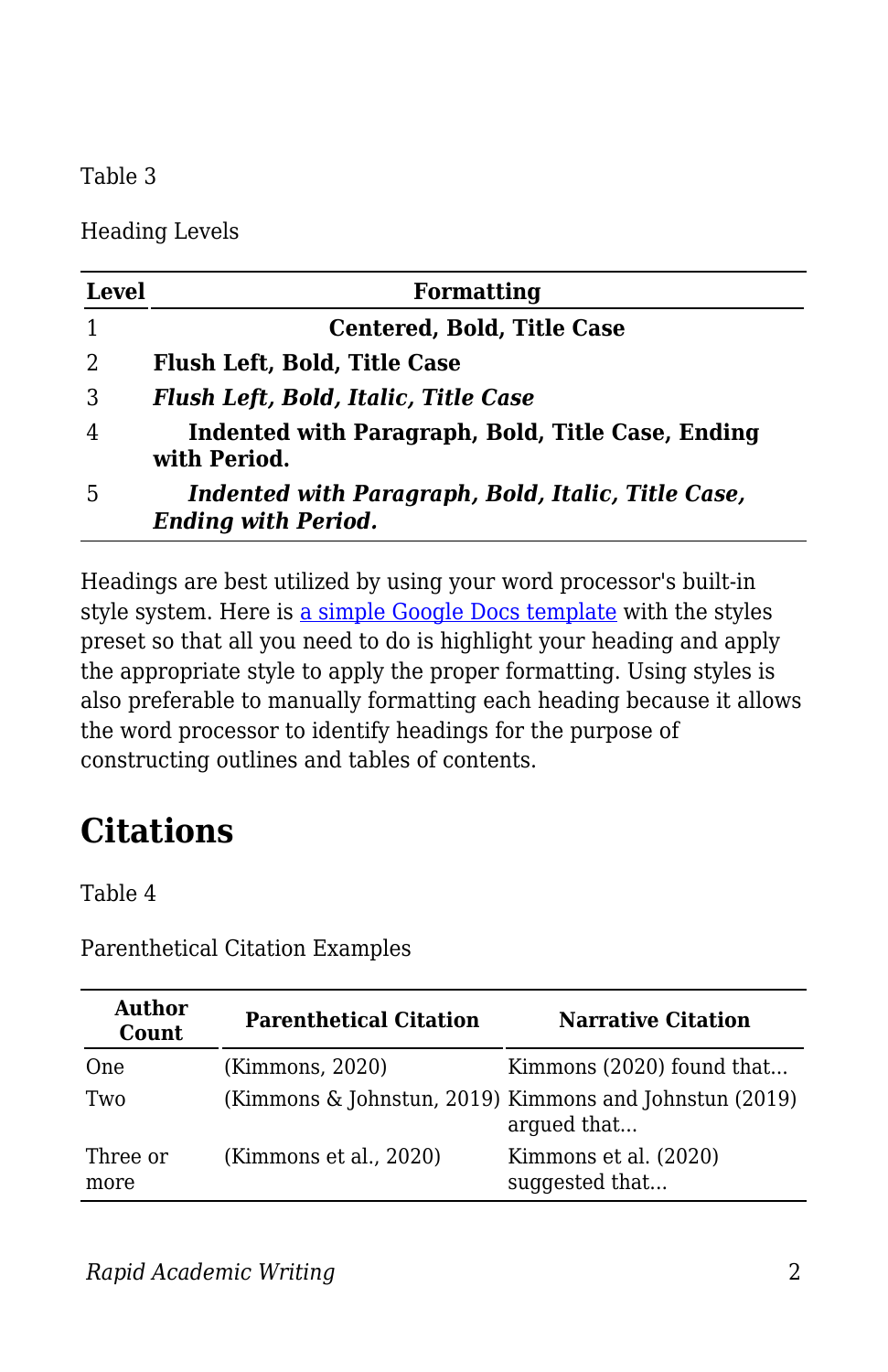**Parenthetical citations** are used within paragraphs to cite the source of a claim. An example of this would be the following:

> Current trends in educational technology reveal that exploring new technologies may be prioritized over addressing persistent educational problems (Kimmons, 2020).

**Narrative citations** are similar to parenthetical citations but are mainly used if the name of the author is important for adding gravity to the claim or for making clear that the claim is that of the cited author and not your own. An example of this would be the following:

Kimmons and Johnstun (2019) argue that the multihyphenate approach to navigating paradigms in educational technology is superior to alternatives.

Narrative citations referencing an article's title should place the title in quotes and apply sentence capitalization as follows:

Kimmons and Johnston explained in "Navigating paradigms in educational technology" (2019) that paradigms are deep and poorly understood.

Narrative citations referencing the title of a book or journal should italicize the title and apply title case capitalization as follows:

Kimmons et al.'s (2019) article in *The International Review of Research in Open and Distributed Learning* showed that scraping school websites nationwide to glean valuable information was a possibility.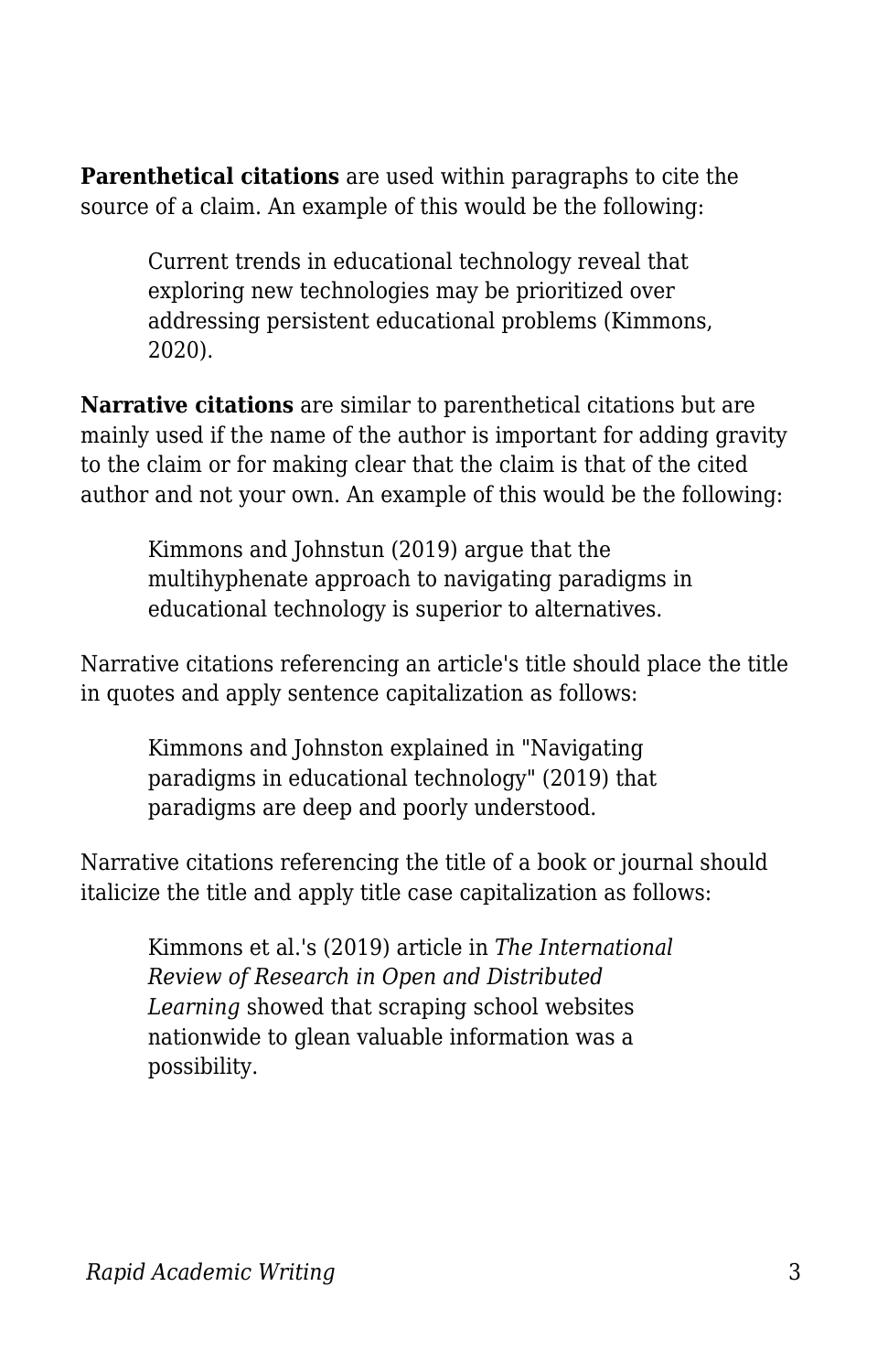#### **References**

References are included at the end of your paper to provide full details for any parenthetical or narrative citations that were included. References should be formatted with a hanging indent of 0.5".

#### **Journal Article**

Surname, F. M., & Surname, F. M. (2020). Journal article title goes here. *Journal Title Goes Here, 1*(2). https://doi.org/10.10.10/10.10.10

In this example, the number 1 is the journal volume number and the number 2 is the journal issue number. If there is no issue number, exclude the number and the parentheses.

If a DOI is available, always include it at the end of the reference as a complete URL.

#### **Book**

Surname, F. M. (2020). *Book title goes here*. Publisher Name.

#### **Book Chapter from Edited Volume**

Surname, F. M. (2020). Chapter title goes here. In F. M. Surname & F. M. Surname (Eds.), *Book title* (pp. 23-67). Publisher Name.

#### **Authors**

Table 5

Examples of Formatted Author Names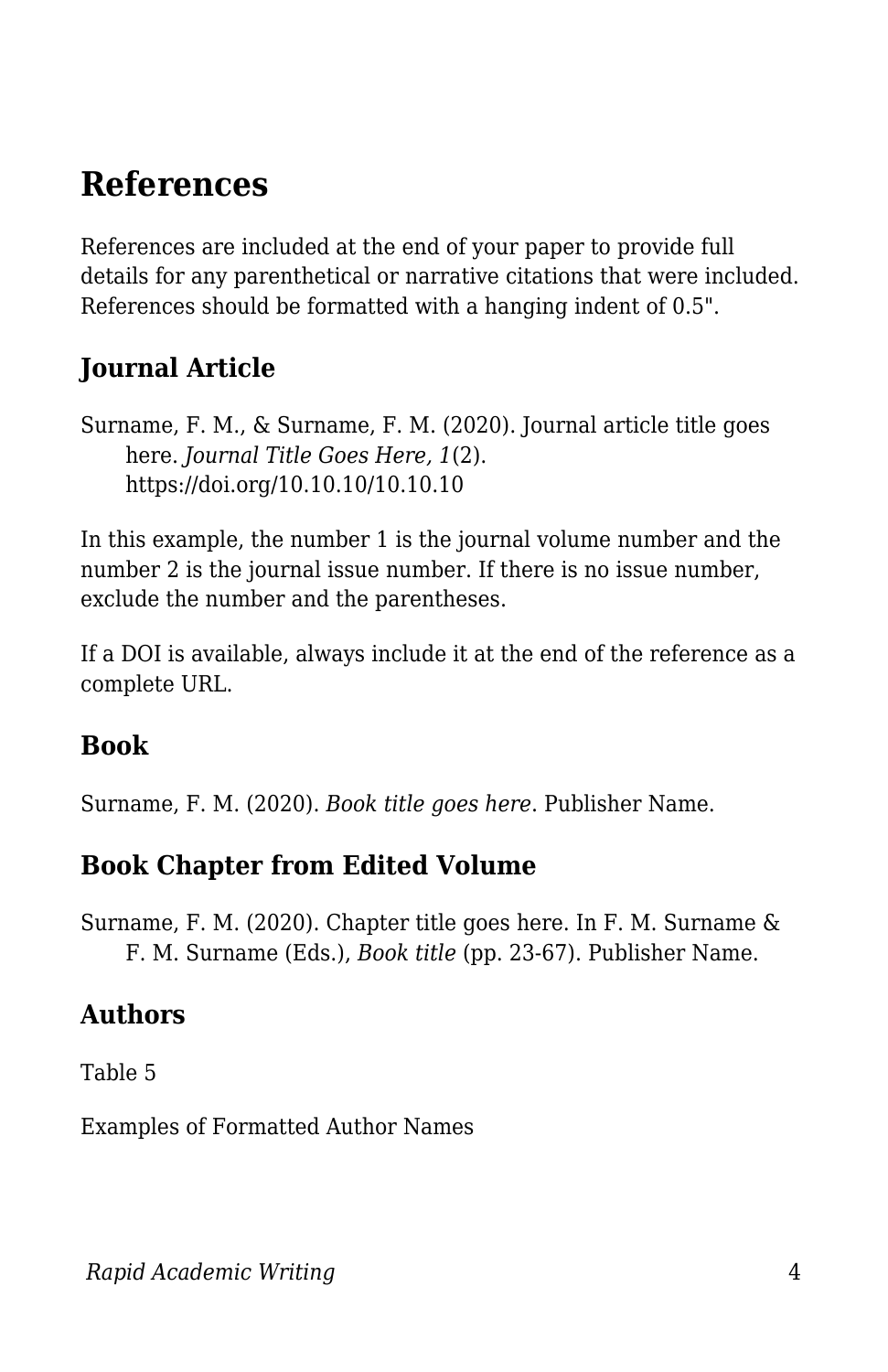| Author<br>Count | <b>Example Reference (Journal Article)</b>                                                                                                                                                                                                                                                                                                                                                          |  |
|-----------------|-----------------------------------------------------------------------------------------------------------------------------------------------------------------------------------------------------------------------------------------------------------------------------------------------------------------------------------------------------------------------------------------------------|--|
| 1               | Kimmons, R. (2020). Current trends in educational<br>technology research and practice. TechTrends, 64(6).                                                                                                                                                                                                                                                                                           |  |
| 2               | Kimmons, R., & Johnstun, K. (2019). Navigating paradigms<br>in educational technology. TechTrends, 63(5), 631-641.                                                                                                                                                                                                                                                                                  |  |
| $3-20$          | Kimmons, R., Graham, C., & West, R. (2020). The PICRAT<br>model for technology integration in teacher preparation.<br>Contemporary Issues in Technology and Teacher<br>Education, $20(1)$ .                                                                                                                                                                                                         |  |
| $21+$           | One, O., Two, T., Three, T., Four, F., Five, F., Six, S.,<br>Seven, S., Eight, E., Nine, N., Ten, T., Eleven, E., Twelve,<br>T., Thirteen, T., Fourteen, F., Fifteen, F., Sixteen, S.,<br>Seventeen, S., Eighteen, E., Nineteen, N.,  Last, N.<br>(2020). The PICRAT model for technology integration in<br>teacher preparation. Contemporary Issues in Technology<br>and Teacher Education, 20(1). |  |

# **Quotations**

Direct quotations should generally be used sparingly (relying instead on paraphrasing), but they are sometimes useful for preserving the exact wording used by a cited author or to ensure that you are not misrepresenting an author's claim (especially when you intend to argue against it).

When including a direct quotation, you should encapsulate it in quotation marks and include the page number (p. XX) or paragraph number (para. XX) of the quote within the citation. An example of this would be the following:

The authors argued that paradigmatic plurality "may be a necessary reality of addressing complex educational problems" (Kimmons & Johnstun, 2019, p. 632).

Lengthy quotations of 40 words or more should not be encapsulated in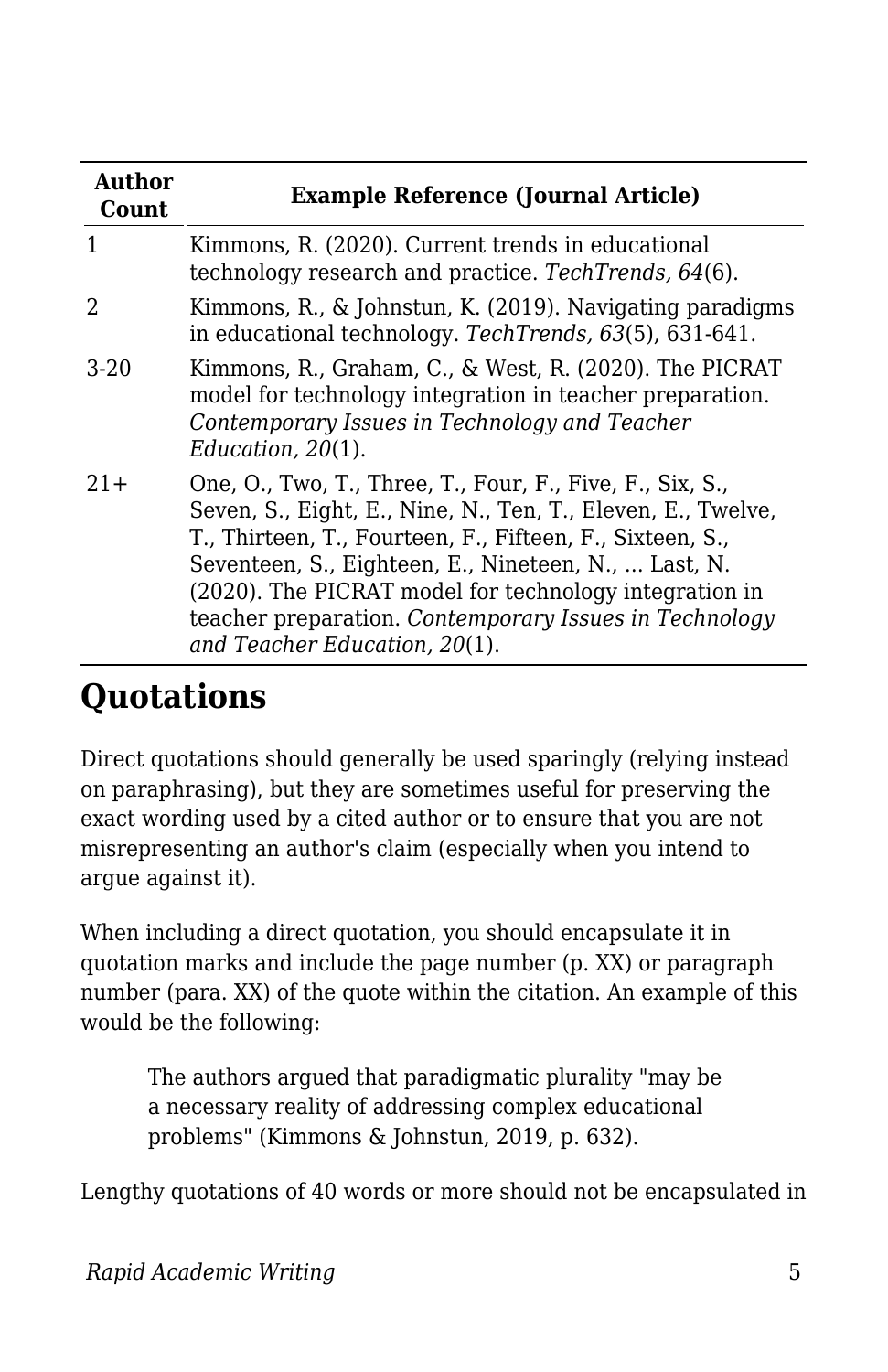quotation marks, however, and should represent their own block of text with a 0.5" indentation on the left. An example of this would be the following:

Though the hard sciences may be more amenable to a single-paradigm model (e.g., the Earth and the Sun cannot both be the center of the universe), social sciences and endeavors like education will exhibit greater plurality as professionals harbor fundamental disagreements about morality, people, and the social world. Either way, we have not, as a field, adequately grappled with this plurality nor articulated intentional ways for professionals to navigate it. (Kimmons & Johnstun, 2019, p. 632)

### **Commas**

Commas are perhaps the most misused form of punctuation. Do not use them to merely show when you would take a breath or just because a sentence is getting long. Rather, you should generally only use them in the following situations provided in Table 6, and common examples of comma misuse are provided in Table 7.

Table 6

Correct Comma Usage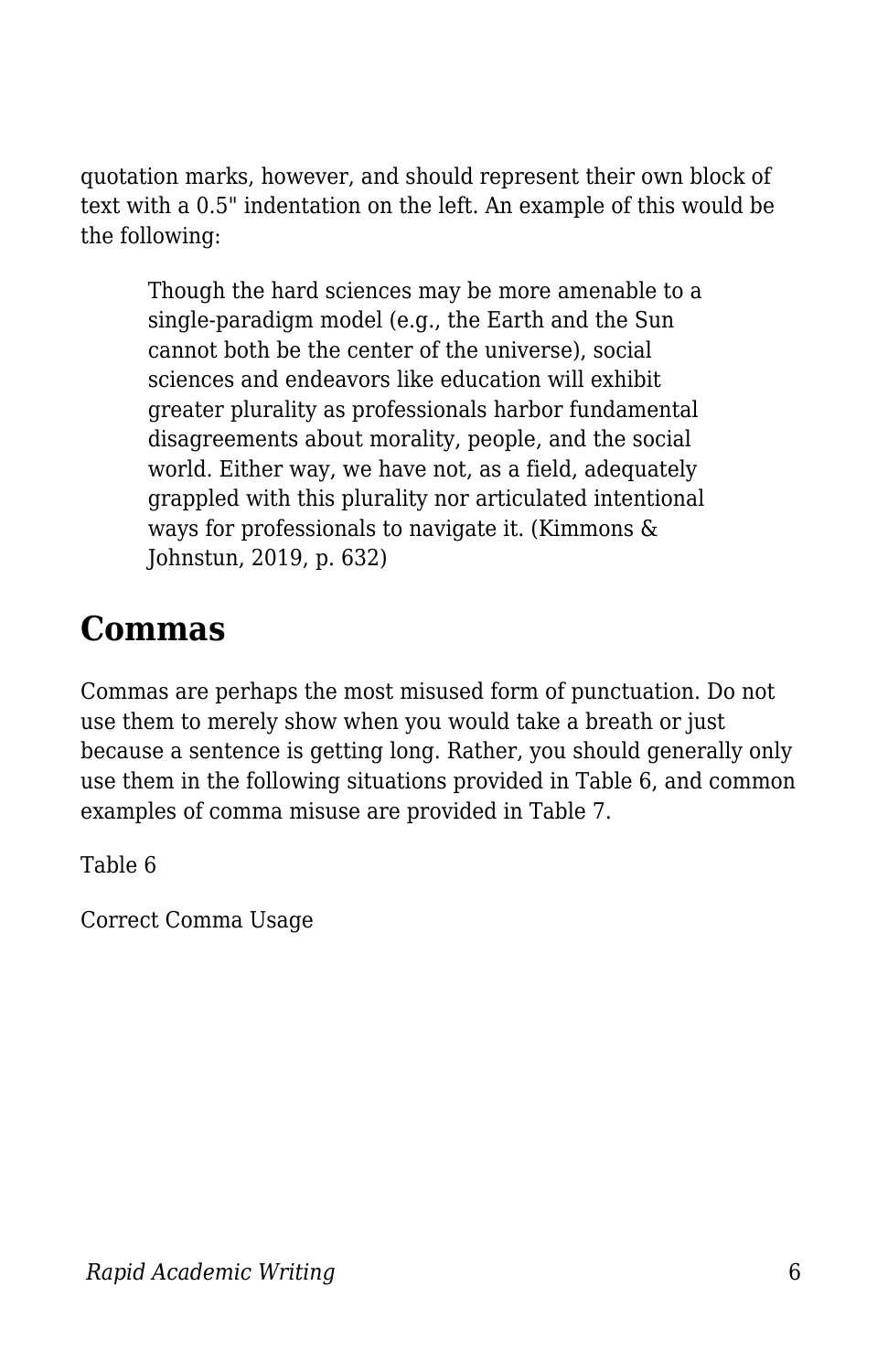| <b>Situation</b>                       | Example(s)                                                                                                                                                    | Note(s)                                                        |
|----------------------------------------|---------------------------------------------------------------------------------------------------------------------------------------------------------------|----------------------------------------------------------------|
| Between Seriated<br>or Listed Elements | The student was sad, angry,<br>and frustrated, correct<br>I collected the data, analyzed Use parallel<br>the results, and reported on<br>my findings. correct | Use the Oxford<br>rule<br>structure                            |
| After an<br>Introductory<br>Phrase     | First, I collected the data.<br>correct.<br>After collecting the data, I<br>ran the results, correct                                                          |                                                                |
| To Set Off<br>Nonessential<br>Clauses  | Problem-based learning,<br>which is now commonly used, "which" or "such<br>involves giving students a<br>problem to solve. correct                            | Denoted by<br>as" but not "that"                               |
| To Separate<br>Independent<br>Clauses  | We collected the data, and<br>we analyzed the results.<br>correct<br>We found one result, but the<br>other team found another.<br>correct                     | Must use a<br>conjunction, such<br>as "and," "or," or<br>"but" |

Table 7

Incorrect Comma Usage

| <b>Situation</b>                             | Example(s)                                                                                                                     |
|----------------------------------------------|--------------------------------------------------------------------------------------------------------------------------------|
| Before an Essential Clause                   | Games, that depict violence, are bad for<br>children, incorrect<br>Games that depict violence are bad for<br>children. correct |
| Between Two Parts of a<br>Compound Predicate | We collected the data, and analyzed the<br>results. incorrect<br>We collected the data and analyzed the<br>results. correct    |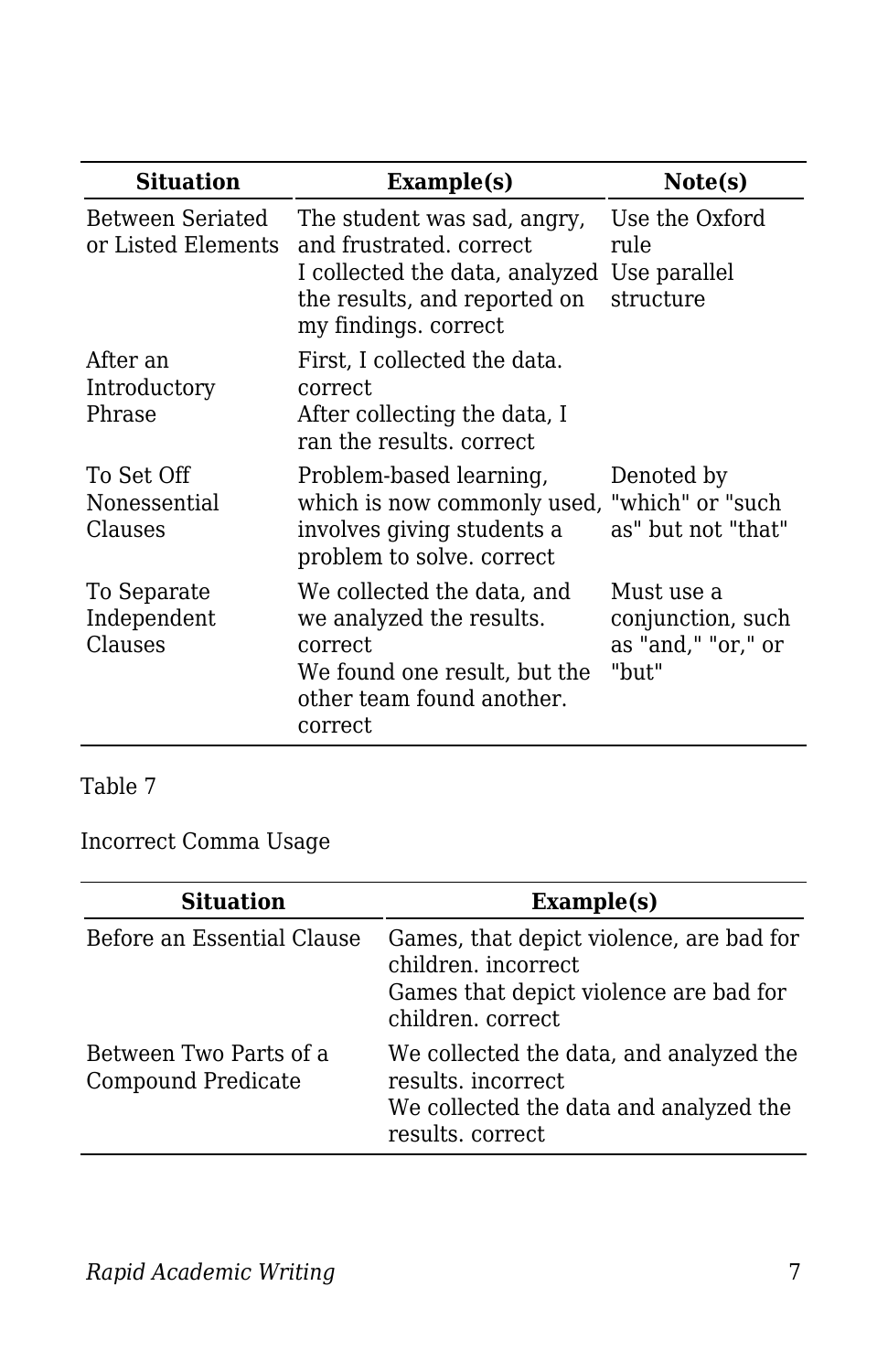# **Semicolons**

Semicolons may be used to join two independent clauses into a single compound sentence without using a conjunction, as in this example:

We shouldn't teach students what to think; we should teach them how to think. correct

### **Colons**

Colons may be used between an independent introductory clause and a final phrase or clause of illustration, as in this example:

The evidence is clear: Tutoring improves student test performance. correct

Do not use a colon after an incomplete sentence, as in this bad example:

> According to the evidence: Tutoring improves student test performance. incorrect

If the text following the colon is a complete sentence, it should be capitalized.

# **Em Dash**

An em dash may be used to set off an element that adds to or digresses from the main clause, as in this example:

> Evidence shows that tutoring—direct, one-on-one communication with a more-knowledgeable other—improves student learning. correct

Do not use spaces around the em dash, and do not merely use a dash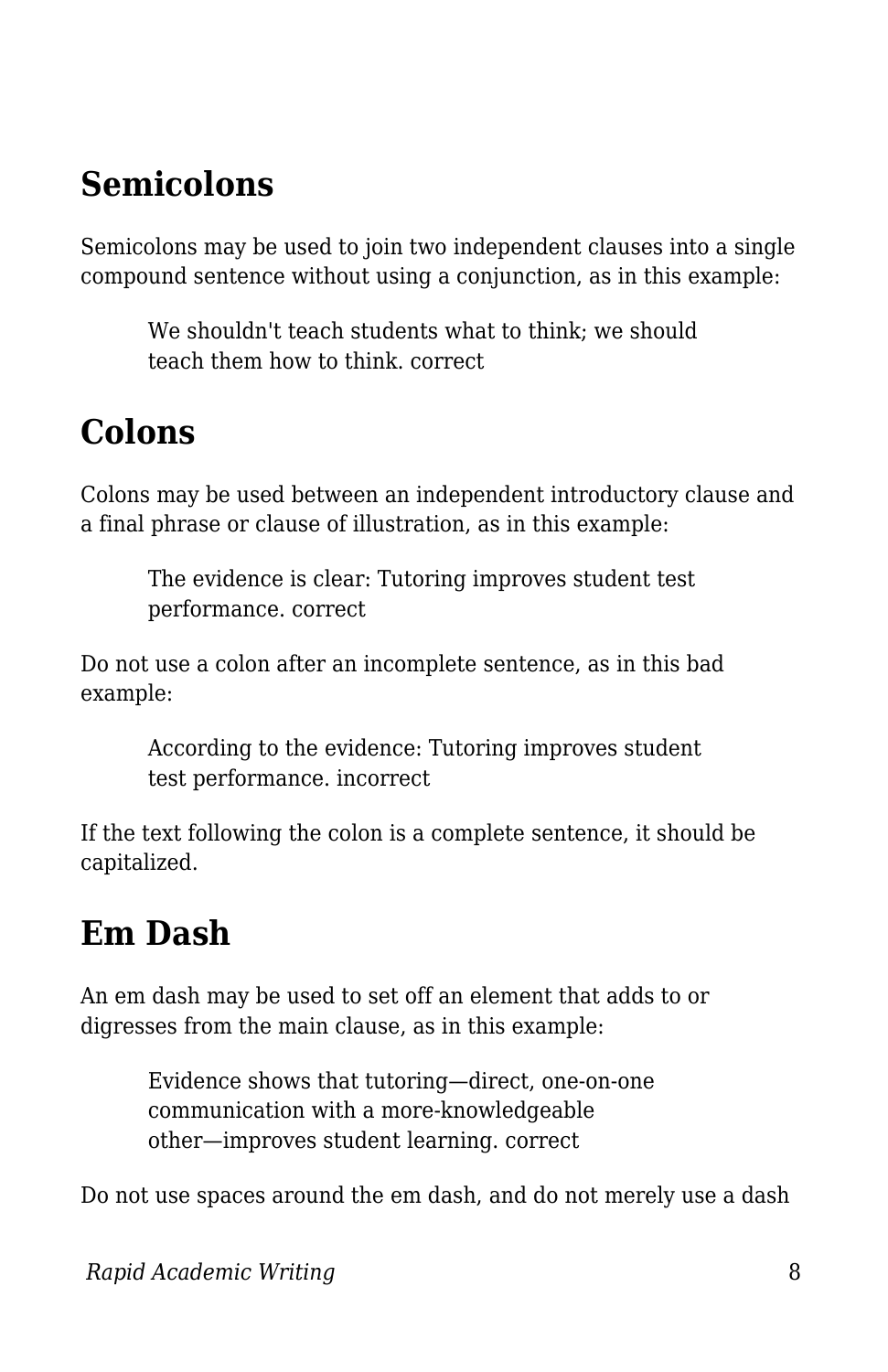(-) or two dashes (--) in place of an em dash.

# **Hyphens**

Hyphens are used to join two words together into a compound word. They are generally used in situations where the meaning of the sentence might be unclear without them, as in this example:

High-achieving students from middle-class families are overrepresented at charter schools. correct

In this example, placing the first hyphen helps clarify that "high" refers to "achieving," while the second clarifies that "middle" applies to "class." One rule of thumb is that if a compound word is being used as an adjective modifying a noun (e.g., "high-achieving" is modifying "students"), then it should be hyphenated.

# **Latin Abbreviations**

#### **e.g.,**

The abbreviation "e.g." is short for the Latin phrase "exempli gratia," translated as "for example." You may use it followed by a comma when providing a single example or a non-exhaustive list of examples, as in this example:

Teachers use many technologies (e.g., Google Docs, interactive whiteboards, and 3D printers) in their classrooms. correct

#### **i.e.,**

The abbreviation "i.e." is short for the Latin phrase "id est," translated as "that is." You may use it followed by a comma to restate, define, or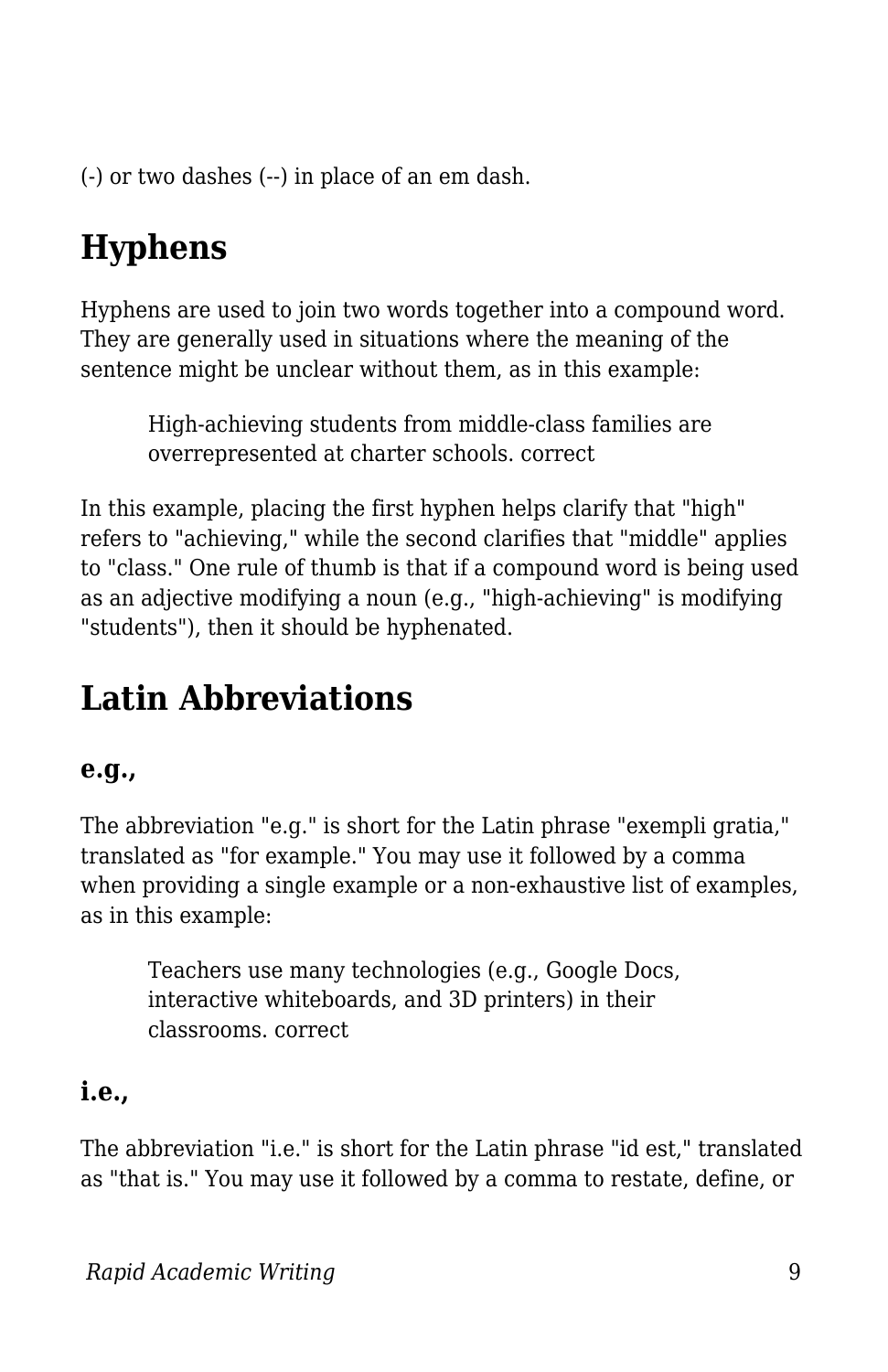clarify something you have already said, as in this example:

Teachers now use interactive whiteboards (i.e., electronic whiteboards with features that allow for tactile interaction) to perform a variety of common tasks. correct

#### **cf.**

The abbreviation "cf." is short for the Latin term "confer/conferatur," translated as "compare." You may use it to point your reader to another idea or source related to your statement, as in this example:

Thompson (2019) found that tutoring had little effect on student achievement, unlike previous studies (cf. Adams, 2011). correct